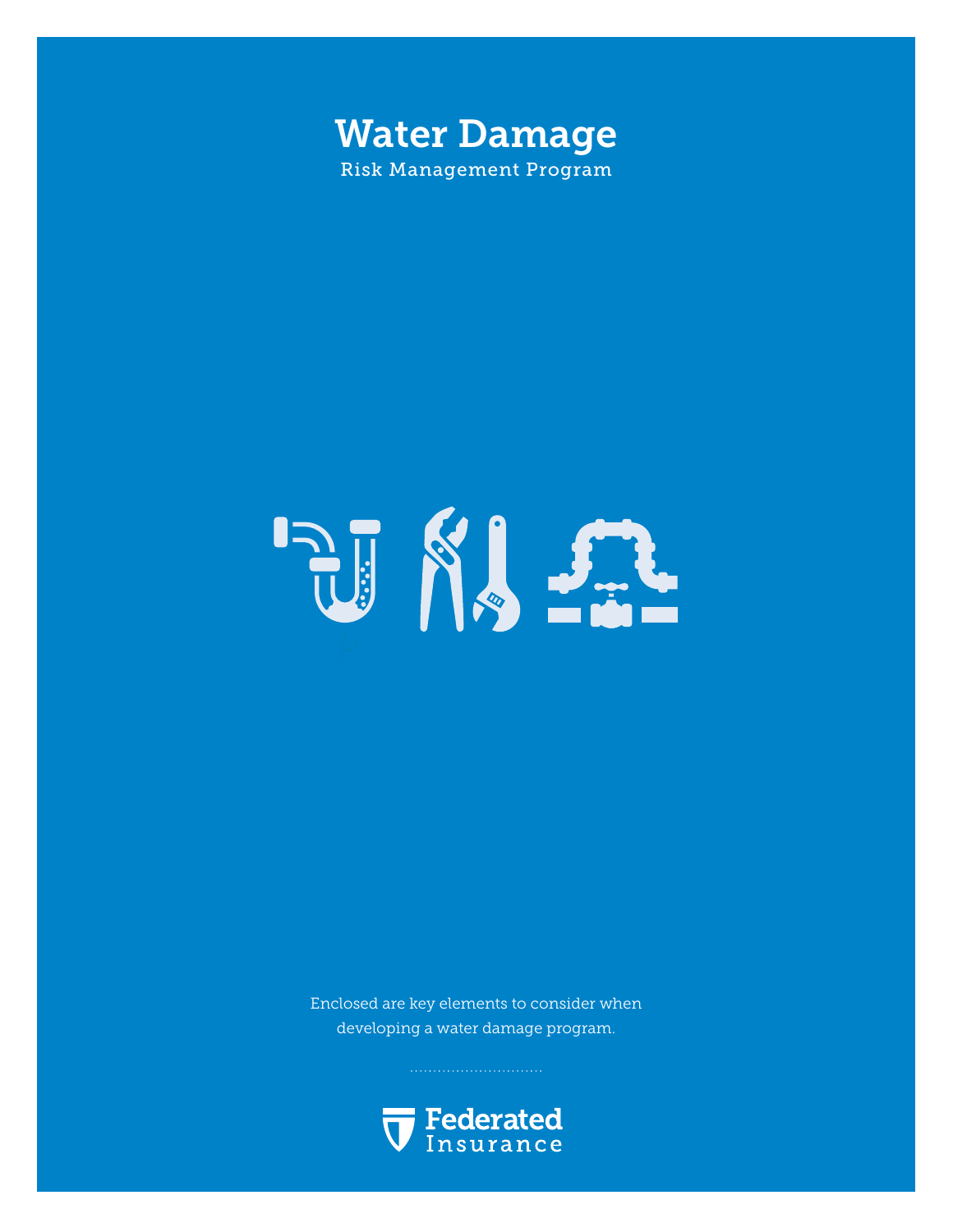Water damage claims are second only to fire losses in frequency and severity. Water issues can stem from various sources, such as rain or weather-related events, underground sources, and even the improper installation of piping during construction projects. Loss of property can be significant if water sources are not controlled and damage is not attended to quickly, as it can quickly spread to other areas.

Most water damage losses occur as a result of faulty workmanship. The improper installation of pipes and connections by various contractors results in large losses when piping systems are charged or pressurized for the first time. It can take weeks or months before some incomplete or improper installations are exposed, as connections may hold for a short period.

Claims get larger after the building is enclosed and interior finishes are being installed, as damage to drywall and finishing trim increases the cost of repairs.

Having water damage protocols in place, along with adequate planning and continuous monitoring of the construction site, can help to mitigate losses. Enclosed are key elements to consider when developing a water damage risk management program. If created and put in place, a water damage risk management program can assist in reducing water damage issues on a construction site. Implementing a program

may also assist in saving time and money on all projects.

It's recommended that management of water damage risk play a prominent part in a project's risk management.

Water damage losses can be caused by:

- Site and sub-surface drainage problems;
- Foundation and structural element problems;
- Building envelope deficiencies;
- Unsecured door, window, and roof openings;
- Improper materials;
- Internal plumbing deficiencies (e.g. improper soldering of joints);
- Carelessness (e.g. knocking off sprinkler head, leaving tap open, etc.);
- Improper connections or hook-ups of water using devices or appliances;
- Freezing of exposed pipes; and
- Catastrophic weather events (e.g. hurricane, flooding, etc.) occurring at an inopportune time during the project.

Some of the above issues are the result of poor workmanship, while others result from inexperienced or untrained personnel. Many of these water damage losses may be prevented with proper risk management, which includes a written and enforced water damage risk management program.

MOST WATER DAMAGE LOSSES OCCUR AS A RESULT OF FAULTY WORKMANSHIP.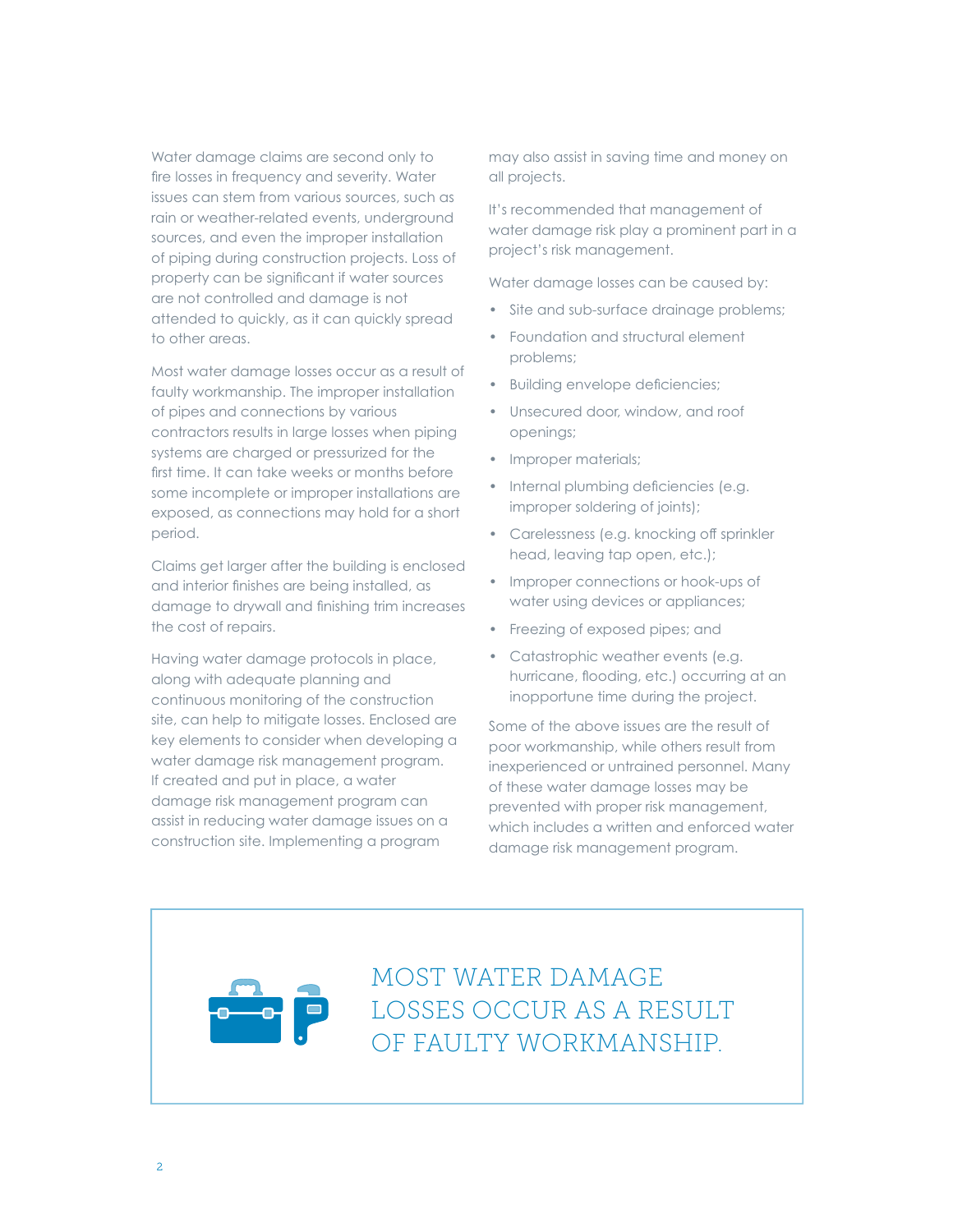## *A.* **PROCUREMENT**

The first step in developing a water damage risk management program is the procurement of resources and personnel. Here are a few considerations to help guide your business during this process.

- **1.** Allow only quality materials to be used that satisfy project specifications
	- Each part must be clearly labelled with its manufacturer and origin.
	- Retain a record of the manufacturer and supplier of each component part.
	- Although not currently a requirement of the National Building Code approved plumbing materials are preferred (this is mandatory for critical components, such as valves)'.
	- Systems with a known history of defects or problems should not be used.



- **2.** Administer standards for the procurement of contractors and suppliers:
	- a. Select competent subcontractors based on their experience, reputation, and past performance rather than solely on price:
		- $\checkmark$  Only certified (and, where required, licensed) subcontractors should be used.
		- $\checkmark$  Whenever possible, the subcontractor should be a member of their applicable professional association.
	- b. Subcontractors should commit in writing to:
		- $\checkmark$  Verify materials to be used meet or exceed the specifications in the contract.
		- $\checkmark$  Strictly comply with design guidelines and follow all manufacturers' installation manuals and specifications.
		- $\checkmark$  Provide direct supervision of apprentices and trainees by qualified/certified employees
		- $\checkmark$  Never allowing unsupervised work
		- $\checkmark$  Train their employees to recognize and report or resolve water issues as they arise, regardless of whose fault they may be.
		- $\checkmark$  Mark/initial all joints by the installer to confirm the joint has been fully formed.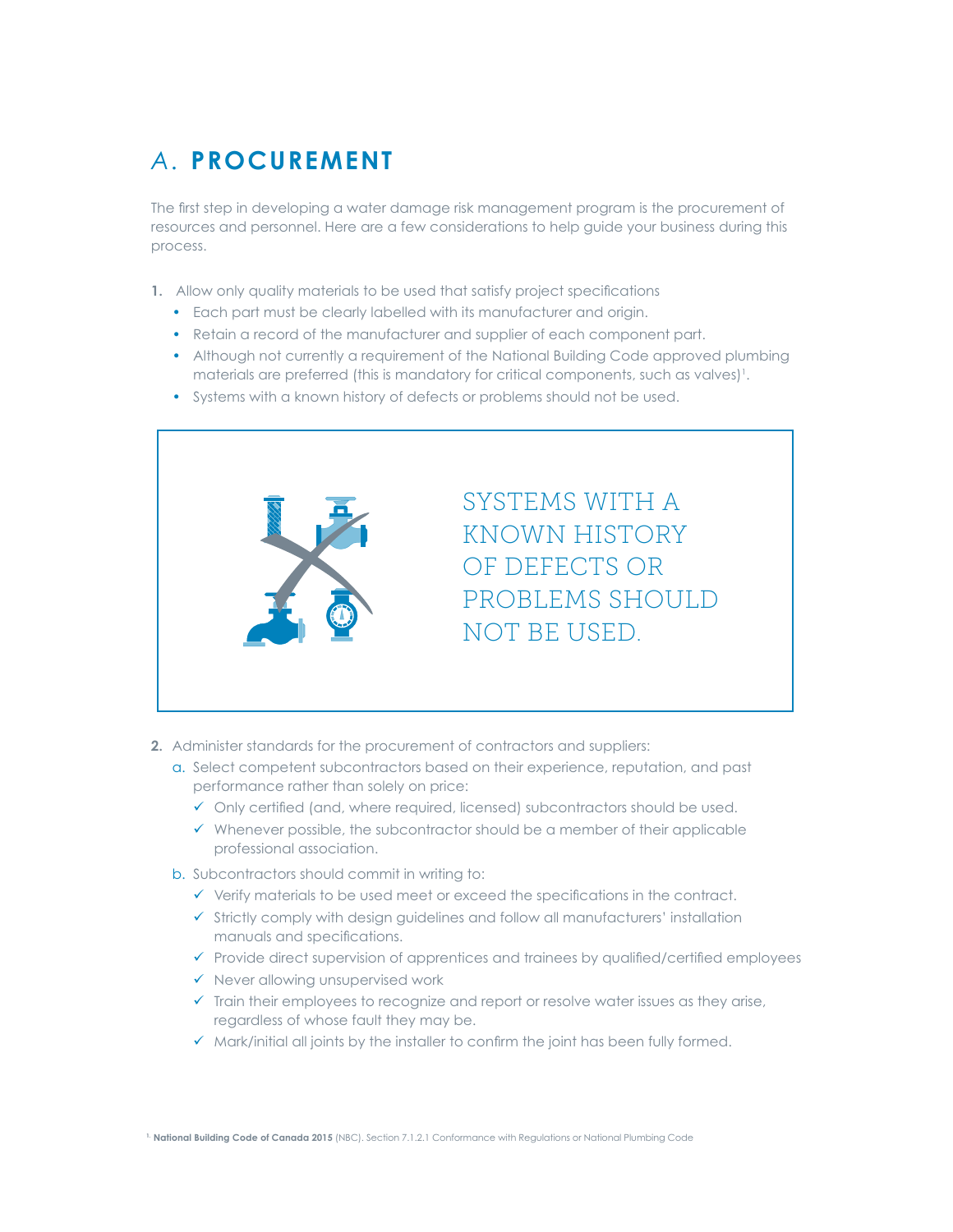### *B.* **PROCEDURES**

Once you have your equipment and team in place, it's time to establish procedures. You'll need to decide which systems to work on, how inspections will be conducted, and how assessments will run. Here are a few tips that will help you design the right processes.

- **1.** Establish an overall inspection routine, and retain written and photographic documentation of these inspections.
	- Pay particular attention to areas where water can accumulate (like drains, pits, bottom of stairwells and elevator shafts, and under hot water tanks and boilers).
	- Confirm doors and windows are closed tight (and locked, if applicable), especially at the end of each workday.
	- Confirm all openings around floor penetrations (made for conduits, ducts, pipes, cables, wiring, etc.) are completely sealed as soon as practicable.
	- Confirm adequate temperature is maintained in the building to prevent freezing of charged pipes.
- **2.** Water shut-off valves should be tagged/ placarded as work progresses (as opposed to at completion of the project).
	- Valve location and function must be noted.
	- Locate water shut-off valves on every floor of multi-storey buildings (although

this is not currently a requirement of the National Building Code, it is highly recommended)<sup>2</sup>.

- **3.** Consider having crews peer review and certify in writing each other's water system work.
- **4.** Consider a formalized inspection, certification, and sign-off (written documentation of each step) of each water system prior to its commissioning:
	- Always comply with all Code requirements.
	- Visually inspect the integrity of all joints.
	- Confirm there are adequate supports between joints and thrust blocks at all 90 degree turns.
	- As part of the inspection, run hydraulics, hot water system, and sprinkler system various tests to identify and isolate any problems in the water systems.
	- Only authorized fire protection contractors are allowed to place fire protection systems into service. NFPA 13 should be followed.

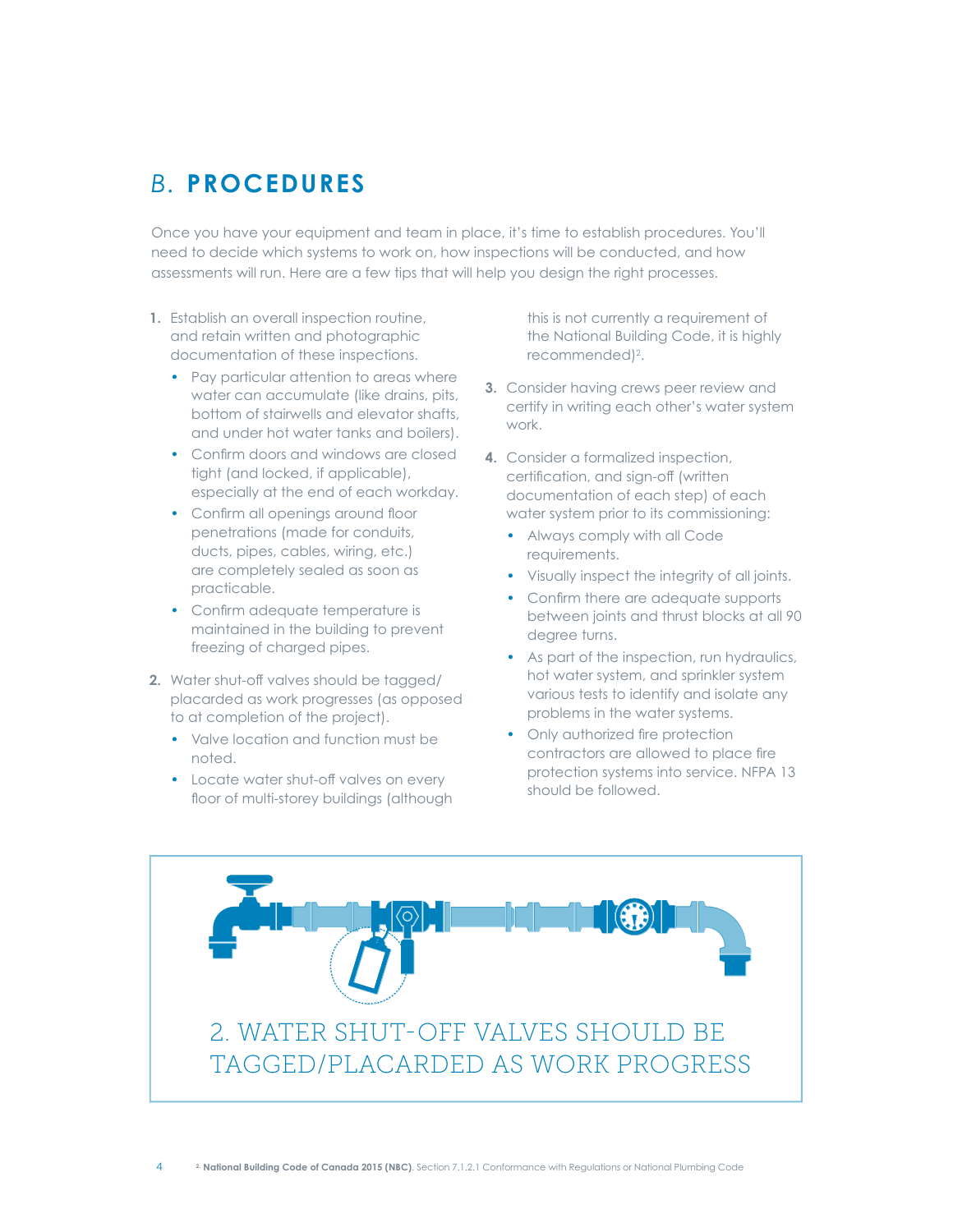

7. ESTABLISH A PROTOCOL TO INSPECT AND CERTIFY THE ROOF INSTALLATION, DOWNSPOUTS, AND DRAINS.

- **5.** Establish a protocol to supervise, inspect, test, and certify the hook-up installation of water using appliances (e.g. washing machines, dishwashers, etc.) to ensure the connections are sound. It is possible that this installation task will be performed by a subcontractor not affiliated with the mechanical and plumbing trades, using unskilled labour.
- **6.** Implement a procedure to either heat or drain any charged water system that may be subjected to freezing temperatures. If the system is drained, then it should be re-tested and certified before it is charged again.
- **7.** Schedule a maintenance period to inspect and certify the roof installation, downspouts, and drains.
- **8.** Arrange supervision of the installation of exterior wall cladding building envelope materials (e.g. water barriers, windows, doors and external finishings), inspection, and certification.
- **9.** Schedule the delivery of water sensitive materials and installation of interior finishings:
	- After the building envelope (i.e. roofing and wall cladding) has been enclosed and the project made water-tight. If this is not possible, consider providing a dry temporary storage environment (on skids raised off the floor and fully tarped).
- After the installation and testing of water systems. If elevators (electrical and mechanical components, as well as the cabs) are required to be installed prior to the final testing of the full water system, then establish a plan of protection to minimize damage in case of a water leakage event.
- **10.** Where drywall or plasterboard is to be used for interior walls, leave the bottom 25mm off the floor slab to mitigate water damage. The resulting gap will be covered by the finished flooring system or moulding.
- **11.** Assign a supervisor to oversee and enforce requirements of the water damage risk management program, with the authority to require changes and even stop work. To be effective in this supervisory role, this person should be experienced in the mechanical and plumbing trades with the ability to visually identify faulty materials and workmanship.
- **12.** Hold weekly site meetings to discuss deviations from the water damage risk management program, or any uncovered problems with any water system, and consider implementing the required corrections.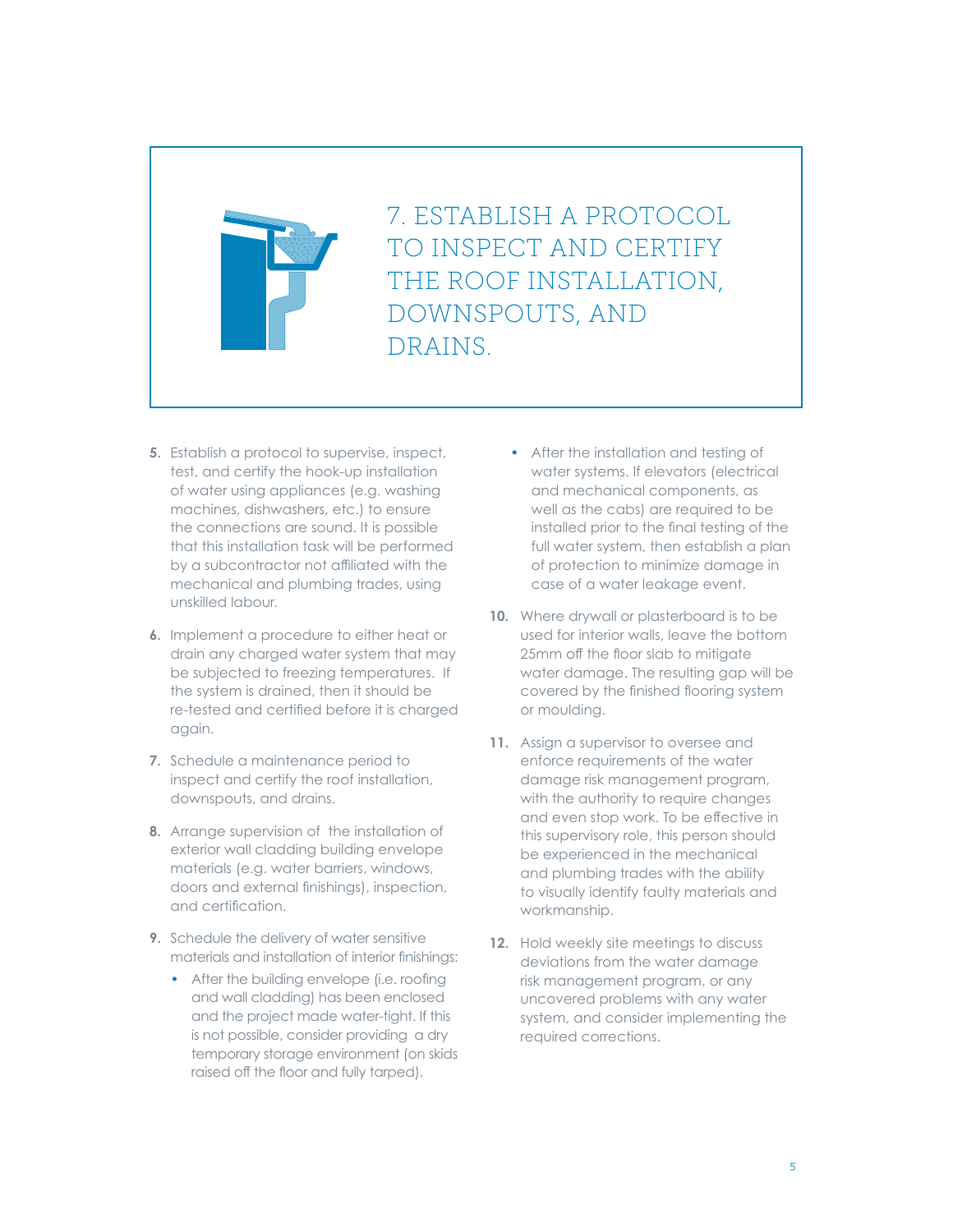- **13.** Conduct supervisions and inspections as established in the water damage risk management program. Consider obtaining peer review inspection and certification reports.
- 14. Try and avoid use of temporary water service whenever possible.
	- When required, route temporary water lines in areas where the damage caused by the escape of water is minimized (e.g. if freezing temperatures are not a concern, then route outside of the building, and always route away from susceptible materials such as electrical gear, elevators, finished area, and material storage areas).
	- Temporary water supplies should never be routed through electrical service risers.
	- Temporary water supplies should be turned off when not in use (for instance, during building construction activities)

# *C.* **RECORD-KEEPING**

- **15.** Identify and either mark or protect (with cages) any low-hanging sprinkler heads from accidental contact with any object or personnel.
- 16. Consider adding these emergency procedures.
	- Turn off power source and shut off any electrical systems in the affected area.
	- Identify the source of water leak.
		- $\checkmark$  If source is a pipe, then shut off applicable valve.
		- $\checkmark$  If source is a window or door, then close windows and doors.
		- $\checkmark$  If source is from above, then cover equipment with tarp or, if possible, move equipment and materials from under leak.
	- Maintain a list of emergency contacts who can provide further instructions.

Record-keeping is a way to manage and track inventory. It's especially helpful when there are multiple job sites using shared resources. It's also beneficial for keeping records of damages and any testing and certifications that have been completed. In the event of any claims, having documentation of inspections, materials used, installation reports, and more, can be extremely helpful.

- **1.** Document and store all written records, including:
	- Weekly site meeting minutes with identified problems and resolutions
	- Manufacturer and supplier of all component materials used
	- Installation subcontractor name and peer review certification
	- Inspection reports (written and photographic)
	- Testing certification reports and commissioning sign-off
	- Test and certification of installation of water appliances
	- Certification of roof installation
	- Installation reports of exterior wall cladding building envelope materials
	- Incidents of water escape

Proof of insurance of all subcontractors must be diligently filed and neatly maintained so that it is accessible for an audit.

**2.** All incidents of water escape should be investigated and documented.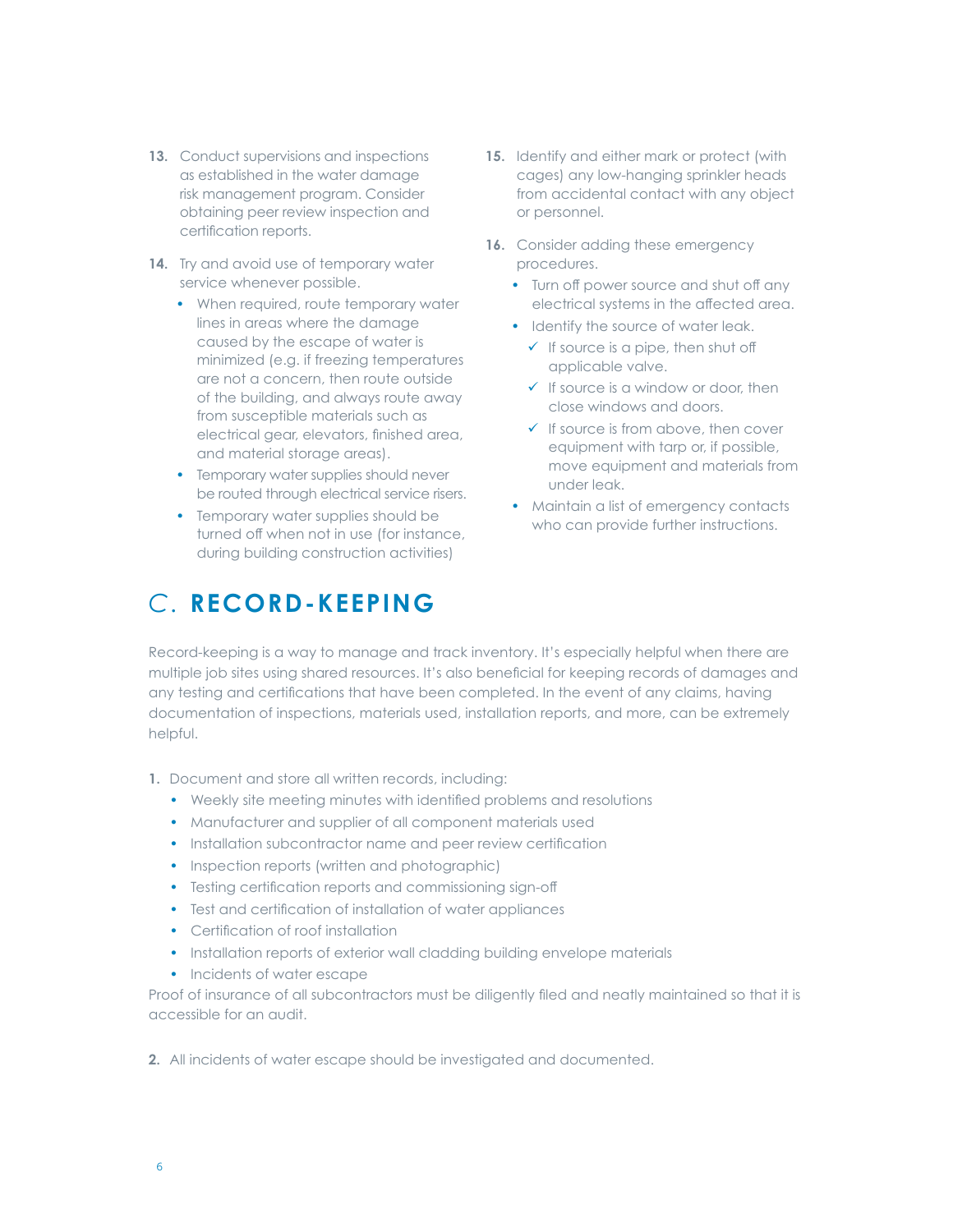## *D.* **WATER DETECTION DEVICES**

To help prevent water damage and alert workers to any water conditions that do occur, water management and detection devices are recommended. We outline considerations for what these devices should do, where they should be installed, and how often they should be monitored.

- **1.** Install water management devices on incoming risers:
	- The devices should be able to differentiate between normal flow, water flowing when it should not be, excess flow, and water leaking. Each device should:
		- $\checkmark$  Shut down the water supply when a small amount of water flow is detected (e.g. a smaller leak) during non-construction idle periods
		- $\checkmark$  Shut down the water supply when water flow exceeds a predetermined parameter (e.g. a massive system fault allowing uncontrolled flow of water)
		- $\checkmark$  Monitor "normal" water usage to more accurately adjust the above pre-determined parameter
		- $\checkmark$  Provide an audible and visual alarm when detecting an unusual water condition or if the device fails or is not being supplied with power
	- The devices should be monitored (preferably 24/7, but during nonconstruction idle periods at a minimum), either by on-site security personnel trained in how to discover and respond

to an incident or by an off-site ULCapproved monitoring facility (or both).

- It is acceptable (and preferred) to use the same monitoring facility as is being used to monitor for intrusion and fire.
- **2.** Install water detection devices on the floors situated:
	- Under incoming water risers
	- In electrical equipment rooms
	- Around air conditioning units
	- At the bottom of elevator shafts
	- Under hot water tanks
	- Under heating boilers

If you need further guidance on developing a water damage risk management program, our Risk Services team at Federated Insurance is here to help. We can provide you with recommendations based on jurisdictional regulations, up-to-date legislation, and industry best practices. We'll work directly with you to create a program that fits your unique needs, and provide training to help you make informed decisions to protect your business. Learn more about our Risk Services offerings by visiting our **website**.

IF YOU NEED FURTHER GUIDANCE ON DEVELOPING A WATER DAMAGE RISK MANAGEMENT PROGRAM, OUR RISK SERVICES TEAM AT FEDERATED INSURANCE IS HERE TO HELP.